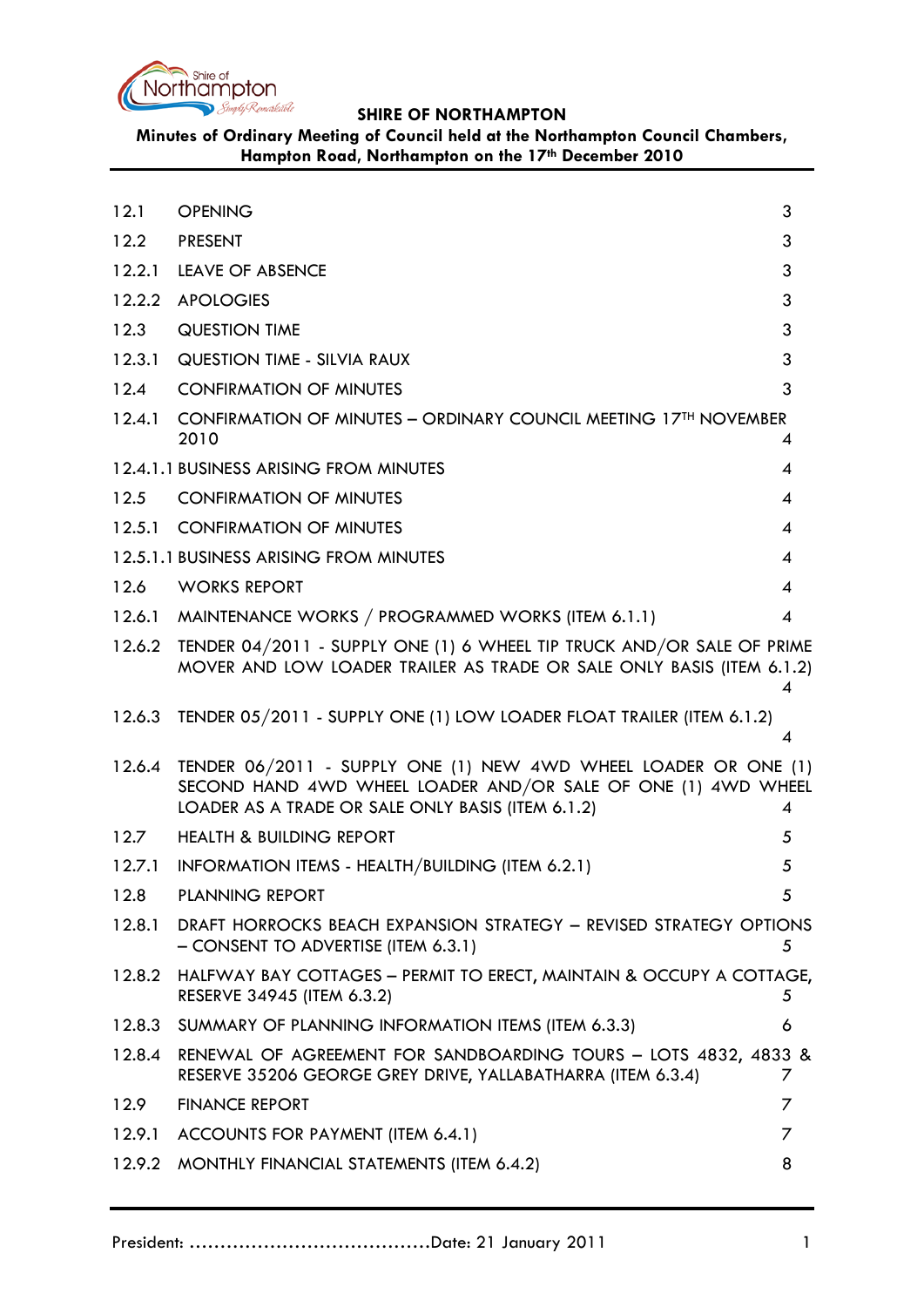

| Minutes of Ordinary Meeting of Council held at the Northampton Council Chambers, |
|----------------------------------------------------------------------------------|
| Hampton Road, Northampton on the 17th December 2010                              |

|                                                                                | 12.9.3 CHIEF FIRE CONTROL OFFICER (ITEM 6.4.3)                              | 8  |  |  |
|--------------------------------------------------------------------------------|-----------------------------------------------------------------------------|----|--|--|
|                                                                                | 12.10 ADMINISTRATION AND CORPORATE REPORT                                   | 8  |  |  |
|                                                                                | 12.10.1 KALBARRI FORESHORE CONCEPT PLAN (ITEM 6.5.1)                        | 8  |  |  |
|                                                                                | 11.10.2 HANDRAIL - HAMPTON ROAD/IGA CAR PARK (ITEM 6.5.2)                   | 9  |  |  |
|                                                                                | 11.10.3 RSL HALL REDEVELOPMENT (ITEM 6.5.3)                                 | 9  |  |  |
|                                                                                | 12.10.4 PROPOSED AMENDMENTS TO THE LOCAL GOVERNMENT ACT (ITEM 6.5.4)        | 9  |  |  |
|                                                                                | 12.10.5 REQUEST FOR FUNDING ASSISTANCE - NORTHAMPTON GOLF CLUB (ITEM 6.5.5) | 10 |  |  |
|                                                                                | 12.10.6 PROPOSED SALE OF LOT 26 LAUDER STREET, BINNU (ITEM 6.5.6)           | 10 |  |  |
|                                                                                | 12.10.7 KALBARRI RECREATIONAL JETTY HIRE FEE (ITEM 6.5.7)                   | 10 |  |  |
|                                                                                | 12.10.8 REGIONAL & LOCAL COMMUNITY INFRASTRUCTURE FUND (ITEM 6.5.8)         | 11 |  |  |
|                                                                                | 12.10.9 LOT 21 ROBINSON STREET - SUBDIVISION (ITEM 6.5.9)                   | 11 |  |  |
| 12.10.10 NORTHAMPTON COMMUNITY CENTRE UPGRADE - TENDER (ITEM 6.5.10)<br>12     |                                                                             |    |  |  |
| 12.10.11 PROPOSED RELOCATION OF NORTHAMPTON BOWLING CLUB (ITEM 6.5.11)<br>12   |                                                                             |    |  |  |
| 12<br>12.10.12 REFUND OF WESTERN POWER HEADWORK'S CHARGES (ITEM 6.5.12)        |                                                                             |    |  |  |
| 12<br>12.10.13 UPGRADE OF STATE BARRIER FENCE - NORTHERN SECTION (ITEM 6.5.13) |                                                                             |    |  |  |
| 11.11                                                                          | <b>PRESIDENTS REPORT</b>                                                    | 12 |  |  |
|                                                                                | 11.12 DEPUTY PRESIDENTS REPORT                                              | 13 |  |  |
|                                                                                | 11.13 COUNCILLORS REPORT                                                    | 13 |  |  |
|                                                                                | 11.13.1 CR P GLIDDON                                                        | 13 |  |  |
|                                                                                | 11.13.2 CR J BOOTH                                                          | 13 |  |  |
|                                                                                | 11.13.3 CR T CARSON                                                         | 13 |  |  |
|                                                                                | 11.13.4 CR O SIMKIN                                                         | 13 |  |  |
|                                                                                | 11.13.5 CR B CRIPPS                                                         | 14 |  |  |
| 11.14                                                                          | <b>INFORMATION BULLETIN</b>                                                 | 14 |  |  |
| 11.15                                                                          | NEW ITEMS OF BUSINESS                                                       | 14 |  |  |
| 11.16                                                                          | NEXT MEETING OF COUNCIL                                                     | 14 |  |  |
| 11.17                                                                          | <b>CLOSURE</b>                                                              | 14 |  |  |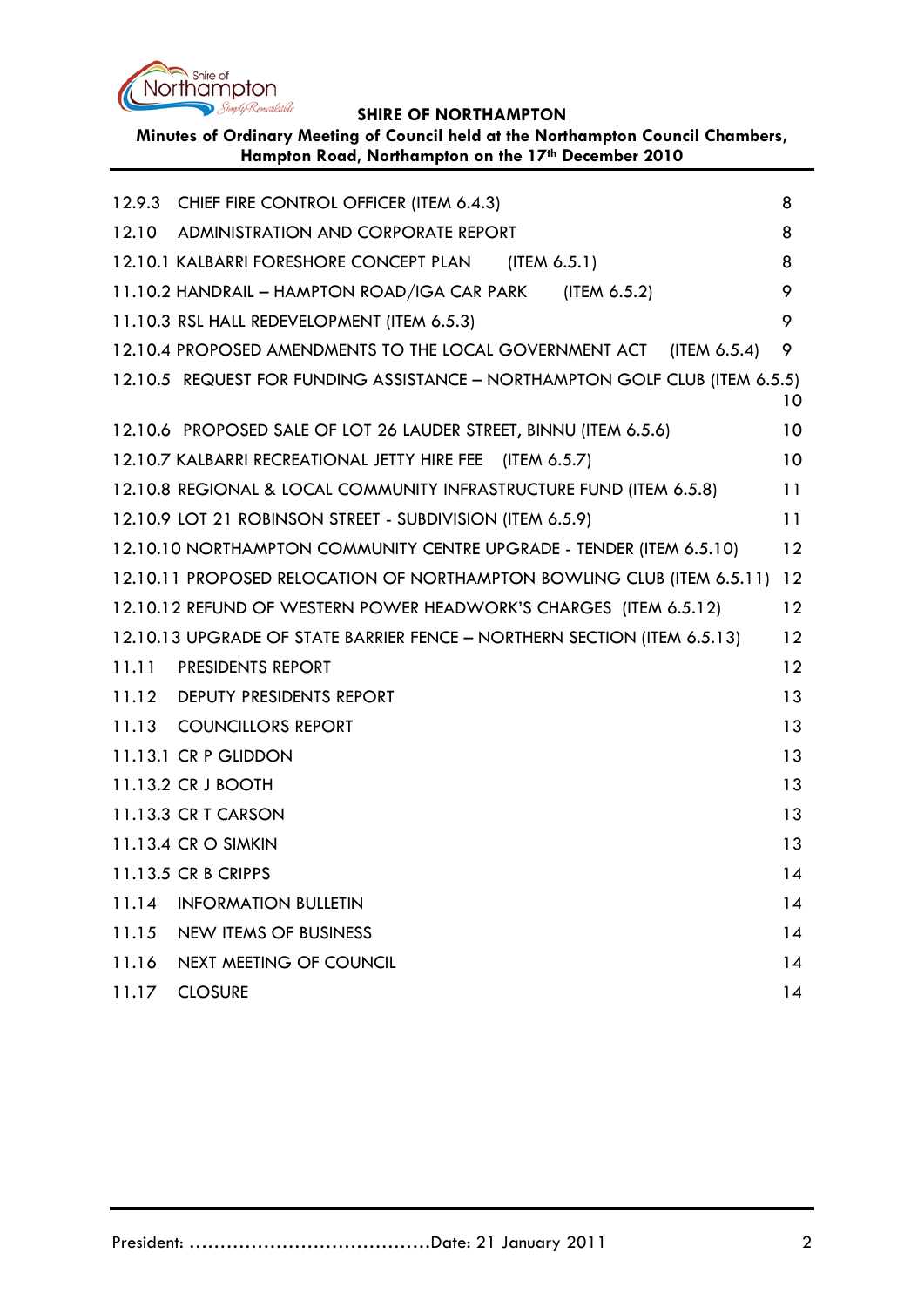

**Minutes of Ordinary Meeting of Council held at the Northampton Council Chambers, Hampton Road, Northampton on the 17th December 2010**

### **12.1 OPENING**

The President thanked all members present for their attendance, welcomed all Councillors and declared the meeting open at 1.00pm.

### <span id="page-2-0"></span>**12.2 PRESENT**

| Cr G Wilson                | President                               | Northampton Ward |  |
|----------------------------|-----------------------------------------|------------------|--|
| Cr L Parker                | Deputy President                        | Kalbarri Ward    |  |
| Cr O Simkin                |                                         | Northampton Ward |  |
| Cr T Carson                |                                         | Northampton Ward |  |
| Cr S Stock-Standen         |                                         | Northampton Ward |  |
| Cr G Leggett               |                                         | Northampton Ward |  |
| Cr B Cripps                |                                         | Northampton Ward |  |
| Cr S Penn                  |                                         | Kalbarri Ward    |  |
| Cr J Booth                 |                                         | Kalbarri Ward    |  |
| Cr P Gliddon               |                                         | Kalbarri Ward    |  |
| Mr Garry Keeffe            | <b>Chief Executive Officer</b>          |                  |  |
| <b>Mr Jamie Criddle</b>    | Deputy Chief Executive Officer          |                  |  |
| Mr Neil Broadhurst         | Manager of Works and Technical Services |                  |  |
| <b>Mrs Hayley Williams</b> | <b>Principal Planner</b>                |                  |  |

#### <span id="page-2-1"></span>**12.2.1 LEAVE OF ABSENCE**

Nil.

#### <span id="page-2-2"></span>**12.2.2 APOLOGIES**

Nil.

### <span id="page-2-3"></span>**12.3 QUESTION TIME**

There were members of the public present with the following question put to Council.

12.3.1 GARRY COLLINS, HALFWAY BAY SHACKS – 1.03PM – 1.06PM

### **Part b) of the officer recommendation on item 6.3.2 states a habitable area of 50m2 is required; would this mean that his application would not comply?**

In answer to the question the President via the Principle Planner it was advised that the 50m2 was the minimum habitable area with the maximum being the size of the original dwelling. This item would be discussed further during the meeting.

#### <span id="page-2-5"></span><span id="page-2-4"></span>**12.4 CONFIRMATION OF MINUTES**

President: …………………………………Date: 21 January 2011 3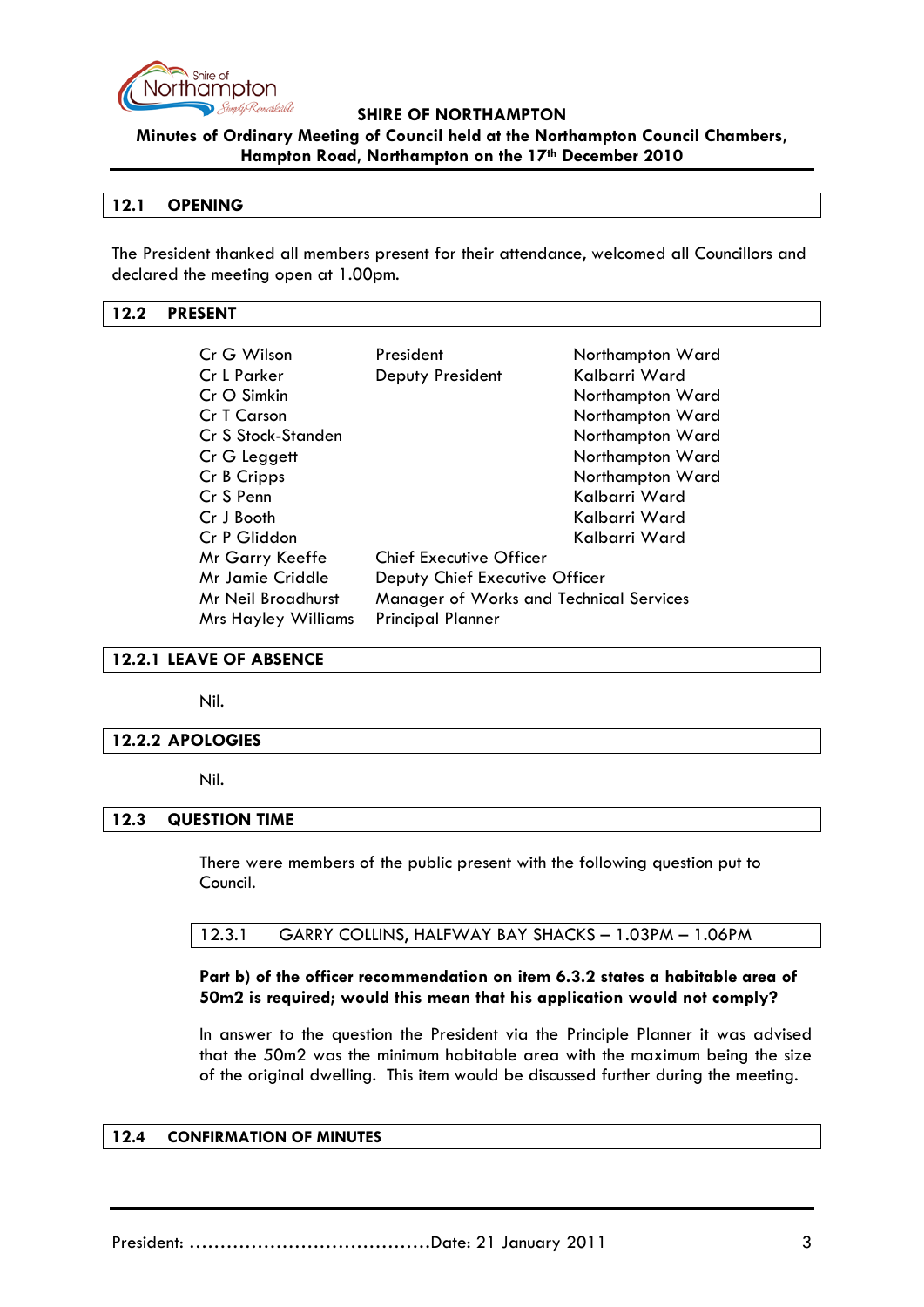

## **Minutes of Ordinary Meeting of Council held at the Northampton Council Chambers, Hampton Road, Northampton on the 17th December 2010**

12.4.1 CONFIRMATION OF MINUTES - ORDINARY COUNCIL MEETING 19th NOVEMBER 2010.

Moved Cr PENN, seconded Cr GLIDDON

That the minutes of the Ordinary Meeting of Council held on the 19<sup>th</sup> November 2010 be confirmed as a true and correct record.

CARRIED 10/0

12.4.1.1 BUSINESS ARISING FROM MINUTES

Nil.

## <span id="page-3-0"></span>**12.5 CONFIRMATION OF MINUTES**

Nil.

12.5.1.1 BUSINESS ARISING FROM MINUTES

Nil.

### **12.6 WORKS REPORT**

12.6.1 MAINTENANCE WORKS/PROGRAMMED WORKS (ITEM 6.1.1)

Noted.

12.6.2 TENDER 04/2011 - SUPPLY ONE (1) 6 WHEEL TIP TRUCK AND/OR SALE OF PRIME MOVER AND LOW LOADER TRAILER AS TRADE OR SALE ONLY BASIS (ITEM 6.1.2)

Moved Cr SIMKIN, seconded Cr PENN

That Council accept the tender submitted by Purcher International to supply a FUSO 6 Wheel Tip Truck at \$191,978.00 (Howard Porter Body)(ex GST) with trade to go to Purcher International at \$15,000.00 (Truck) (ex GST) and \$5,000 (Float) (ex GST) respectively. Total price to Council \$ 171,978.00 (ex. GST).

CARRIED 10/0

12.6.3 TENDER 05/2011 - SUPPLY ONE (1) LOW LOADER FLOAT TRAILER (ITEM 6.1.3)

Moved Cr CRIPPS, seconded Cr STOCK-STANDEN

That Council accept the tender submitted by EVERTRANS to supply a Low Loader Float Trailer at \$79,500.00 (ex GST).

CARRIED 10/0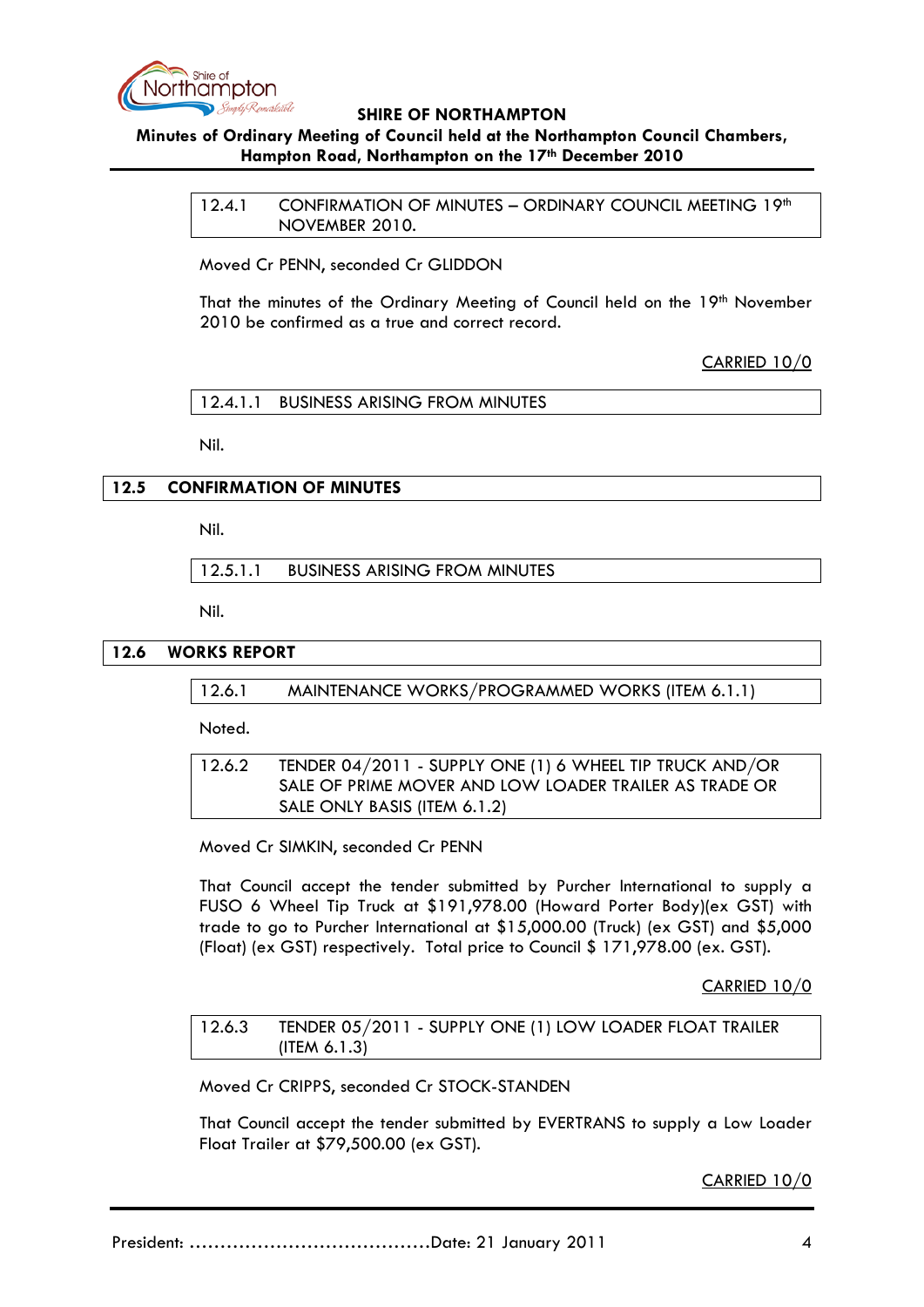

## **Minutes of Ordinary Meeting of Council held at the Northampton Council Chambers, Hampton Road, Northampton on the 17th December 2010**

12.6.4 TENDER 06/2011 - SUPPLY ONE (1) NEW 4WD WHEEL LOADER OR ONE (1) SECOND HAND 4WD WHEEL LOADER AND/OR SALE OF ONE (1) 4WD WHEEL LOADER AS A TRADE OR SALE ONLY BASIS (ITEM 6.1.4)

Moved Cr PARKER, seconded Cr STOCK-STANDEN

That Council

- 1. Does not accept any tenders.
- 2. Register with Western Australian dealers to source a suitable low hour, second hand machine of suitable quality based on the available funds within the 2010/2011 budget.
- 3. Does not upgrade/repair the Cat Grader (P121) and be retained as a possible trade for the replacement loader.

CARRIED 10/0

Mr Neil Broadhurst, Manager of Works and Technical Services left the meeting at 1.30pm.

## **12.7 HEALTH & BUILDING REPORT**

12.7.1 INFORMATION ITEMS – HEALTH AND BUILDING (ITEM 6.2.1)

Noted.

### **12.8 TOWN PLANNING REPORT**

12.8.1 DRAFT HORROCKS BEACH EXPANSION STRATEGY – REVISED STRATEGY OPTIONS – CONSENT TO ADVERTISE (ITEM 6.3.1)

Moved Cr PENN, seconded Cr PARKER

That Council resolve to grant consent to advertise the *Draft Horrocks Beach Expansion Strategy – Revised Strategy Options* (as per Attachment A1 to A4 to Item 6.3.1 of the December 2010 Town Planning Report and per the Draft Strategy tabled at the Ordinary Council Meeting) for the purposes of further community consultation.

CARRIED 10/0

12.8.2 HALFWAY BAY COTTAGES – PERMIT TO ERECT, MAINTAIN & OCCUPY A COTTAGE, RESERVE 34945 (ITEM 6.3.2)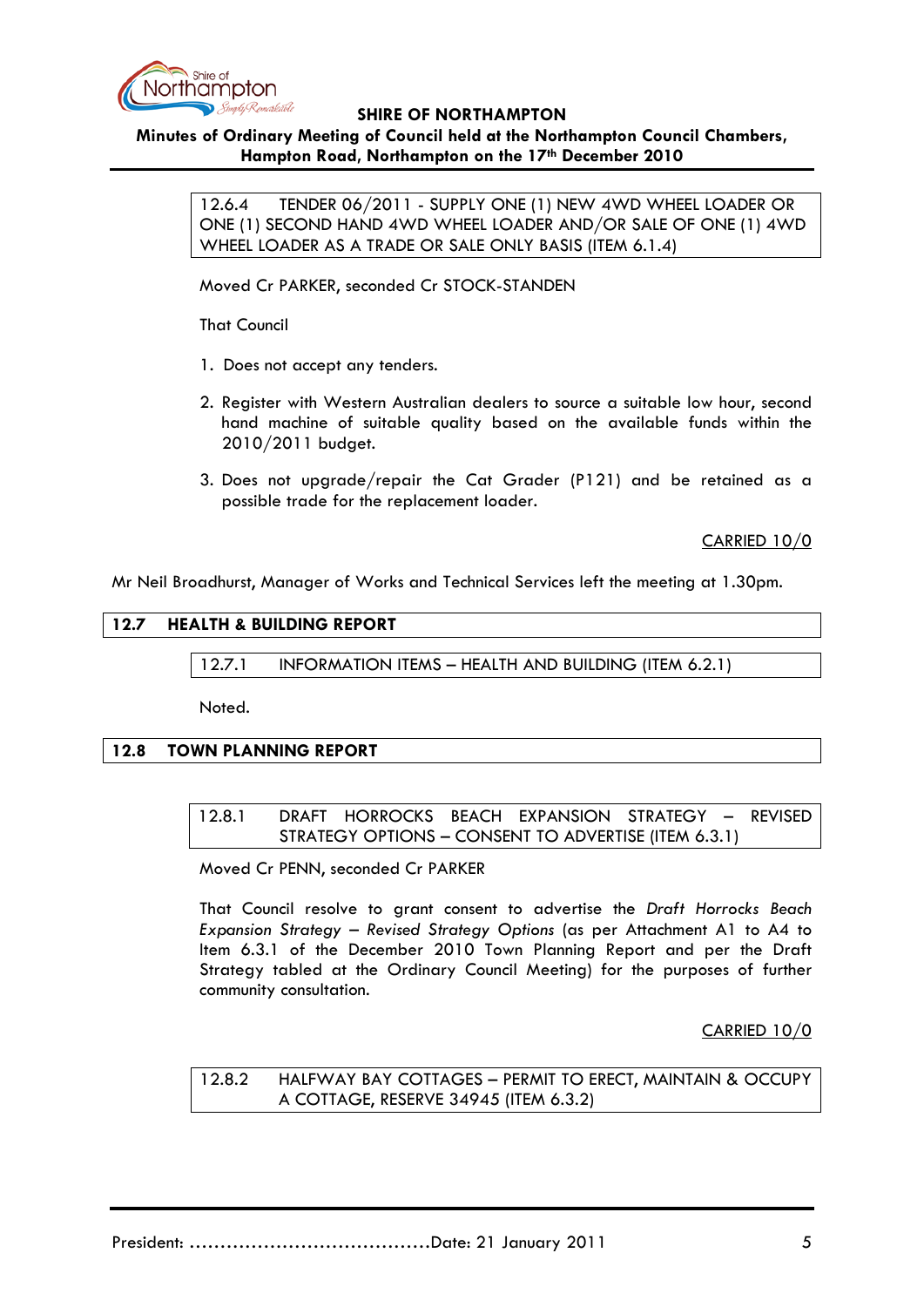

**Minutes of Ordinary Meeting of Council held at the Northampton Council Chambers, Hampton Road, Northampton on the 17th December 2010**

Moved Cr SIMKIN, seconded Cr PENN

That Council pursuant to By-Law No. 4 of the *By- Laws relating to Halfway Bay – Reserve No.34945*, grant a permit to Mr. GJ Collins, to erect and occupy a cottage at Site 9b, for a period of 21 years, subject to Mr GJ Collins submitting a written agreement to Council that he will enter into a formal lease of Site 9b and subject to the following terms and conditions:

- a) No cottage shall be erected upon the site to which such permit related unless and until the person intending to erect such cottage or the grantee of the permit shall have caused to be submitted to the Council full and detailed plans and specifications relating to such intended structure and the Council has approved such plan and specifications;
- b) Dwellings shall consist of a minimum of  $50m<sup>2</sup>$  of habitable area and shall conform to the provisions of the Uniform Building By-laws and the Health Act 1911 (as amended);
- c) All materials used in the construction of the building shall be new or as approved by the Shire of Northampton;
- d) A permit holder shall be at liberty at the expiration of the period of his permit to remove from the site the subject of his permit any structure whether by way of fixture or otherwise which may from time to time be erected thereon;
- e) Subject to the provisions of paragraph (d) hereof if a permit holder shall remove from the site in respect of which he holds his permit the cottage erected thereon without first having obtained the approval of the Council for such removal his permit shall become null and void;
- f) The holder of a permit shall keep the site in respect of which such permit shall be granted in a good and tenantable state of repair, order and condition and shall keep any erections thereon in such a state and shall ensure that at all times such site shall remain clean and tidy to the satisfaction of the Council;
- g) No person shall being on to a site upon the reserve anything which is likely to be a nuisance, annoyance or disturbance to any other person upon the Reserve or which is likely to be or which is a fire hazard;
- h) If within the period of one calendar month from the expiration or revocation of any permits granted under these By-laws the permit holder shall not have removed any buildings, erections or structure placed upon the site in respect of which such permit was issued then the Council shall be entitled to remove such buildings, erections or structures, and in such the event the Council shall be entitled to the whole of the materials in such buildings, erections or structures as and by way of liquidated damages for its cost of removing such buildings, erections or structures;
- i) If any holder of any permit granted pursuant to these by-laws shall breach any of the conditions of this by-law then the Council may revoke the permit granted to him and the permit shall thereupon be deemed to have expired for the purposes of these by-laws at the date of such revocation;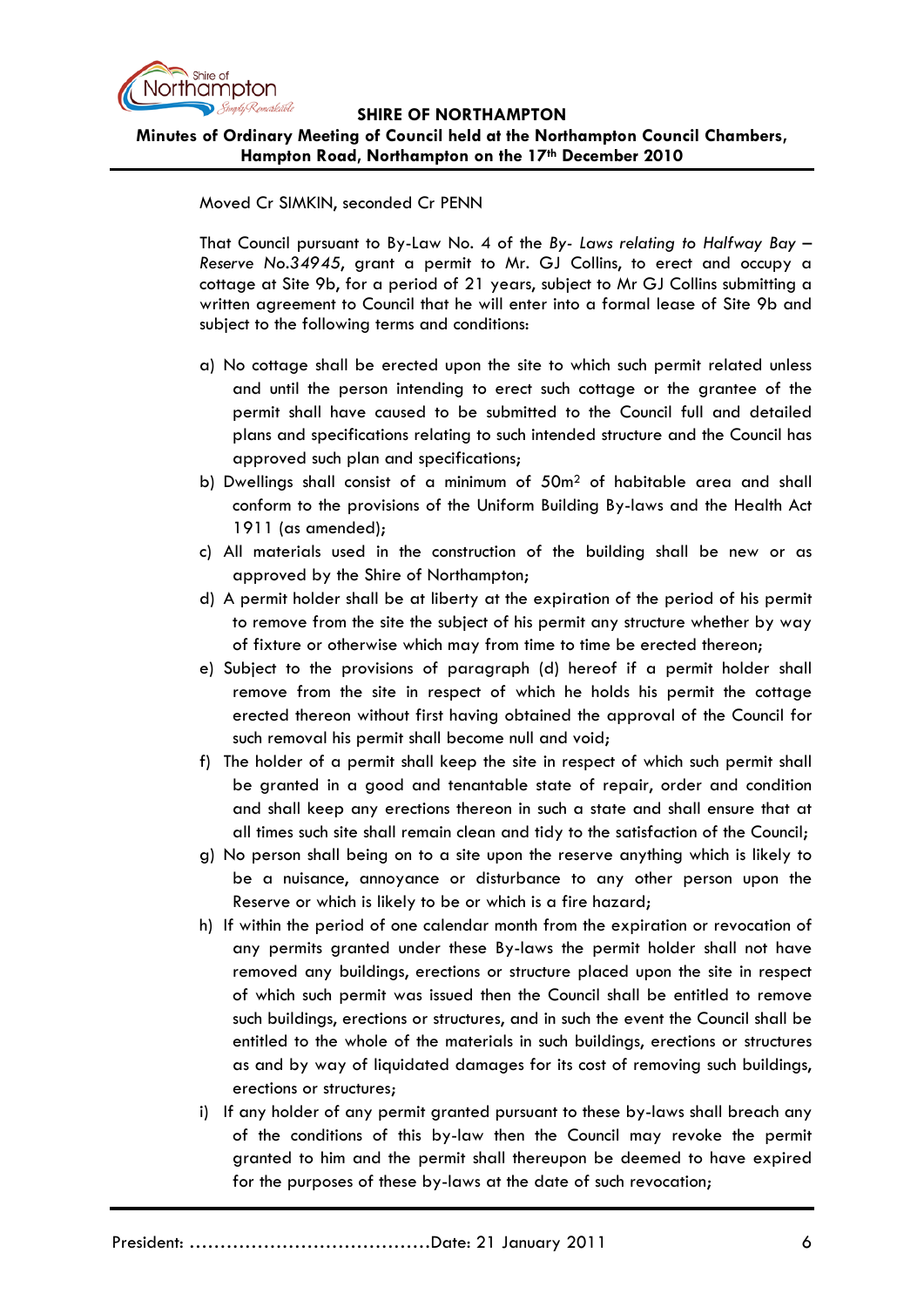

## **Minutes of Ordinary Meeting of Council held at the Northampton Council Chambers, Hampton Road, Northampton on the 17th December 2010**

j) Once Mr GJ Collins has entered into a formal lease agreement for Site 9b on Reserve 34945 then the permit will be deemed to have expired.

CARRIED 10/0

### 12.8.3 SUMMARY OF PLANNING INFORMATION ITEMS (ITEM 6.3.3)

Noted.

12.8.4 RENEWAL OF AGREEMENT FOR SANDBOARDING TOURS – LOTS 4832, 4833 & RESERVE 35206 GEORGE GREY DRIVE, YALLABATHARRA (ITEM 6.3.4)

Moved Cr CARSON, seconded Cr CRIPPS

That Council:

- 1. Grant Planning Approval for an experiential use (sand boarding tours) over Reserve 35206 and access through Lots 4832 & 4833 George Grey Drive, Yallabatharra subject to the following conditions:
	- a. This Planning Approval is an approval for the proposed use for the purposes of the Shire of Northampton's *Town Planning Scheme No. 6 – Northampton* and the *Planning and Development Act* (2005) only and does not constitute an Agreement with the Shire for the use of the reserve within which the use is proposed to be located;
	- b. This Planning Approval is subject to:
		- (i) Approval of the Minister of Lands in accordance with the provisions of the *Land Administration Act* (1997);
		- (ii) An agreement being entered into by the applicant and the Shire in accordance with Council's *Local Planning Policy – Commercial Recreational Tourism Activity on Crown Reserves and Requirements for Licence Agreements to Use Crown Reserves for Commercial, Recreational and Tourism Activities;*
	- c. This Planning Approval shall remain valid whilst the agreement referred to in Condition (b)(ii) remains current and valid, and on the expiration or in the termination of such licence agreement, this Planning Approval shall cease to be valid;
- 2. Authorise delegation to the Chief Executive Officer and Principal Planner for preparation and execution of the agreement with any disputes to be referred back to Council for final determination.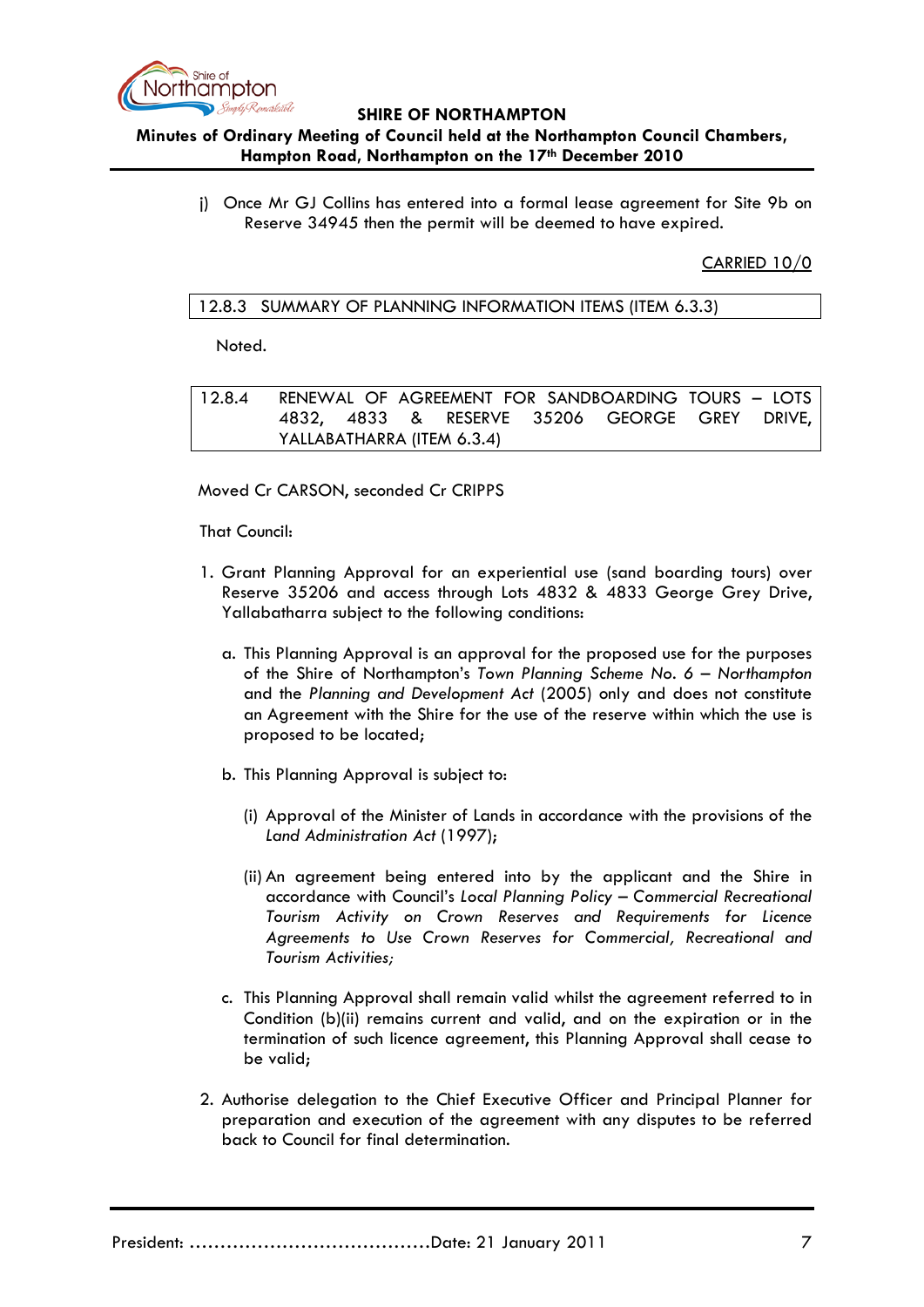

**Minutes of Ordinary Meeting of Council held at the Northampton Council Chambers, Hampton Road, Northampton on the 17th December 2010**

Advice Note:

The Applicant is advised that it is not the responsibility of the local government to ensure that all correct approvals are in place and that all conditions contained within said approvals are upheld during the operations of the business.

CARRIED 10/0

Mrs Hayley Williams, Principal Planner left the meeting at 1.55pm.

### **12.9 FINANCE REPORT**

## 12.9.1 ACCOUNTS FOR PAYMENT (ITEM 6.4.1)

Moved Cr LEGGETT, seconded Cr CRIPPS

That Municipal Fund Cheques 18608 to 18643 inclusive, totalling \$101,651.70; Municipal EFT payments numbered EFT8303 to EFT8407 inclusive totalling \$600,612.83 totalling \$10,126.62, be passed for payment and the items therein be declared authorised expenditure.

### CARRIED BY AN ABSOLUTE MAJORITY 10/0

#### 12.9.2 MONTHLY FINANCIAL STATEMENTS (ITEM 6.4.2)

Moved Cr GLIDDON, seconded Cr PENN

That Council adopts the Monthly Financial Report for the period ending 30 November 2010 and notes any material variances greater than \$5,000.

CARRIED 10/0

### 12.9.3 CHIEF FIRE CONTROL OFFICER (ITEM 6.4.3)

Moved Cr SIMKIN, seconded Cr CARSON

That Council endorse the appointment of Steve Williams as Chief Bush Fire Control Officer and listed Bushfire Control Officers and advertise the Authorised Officers in the Government Gazette.

Chief Fire Control Officer Stephen Williams

Deputy Chief Fire Control Officers Dennis Box (South) Todd Henville (North)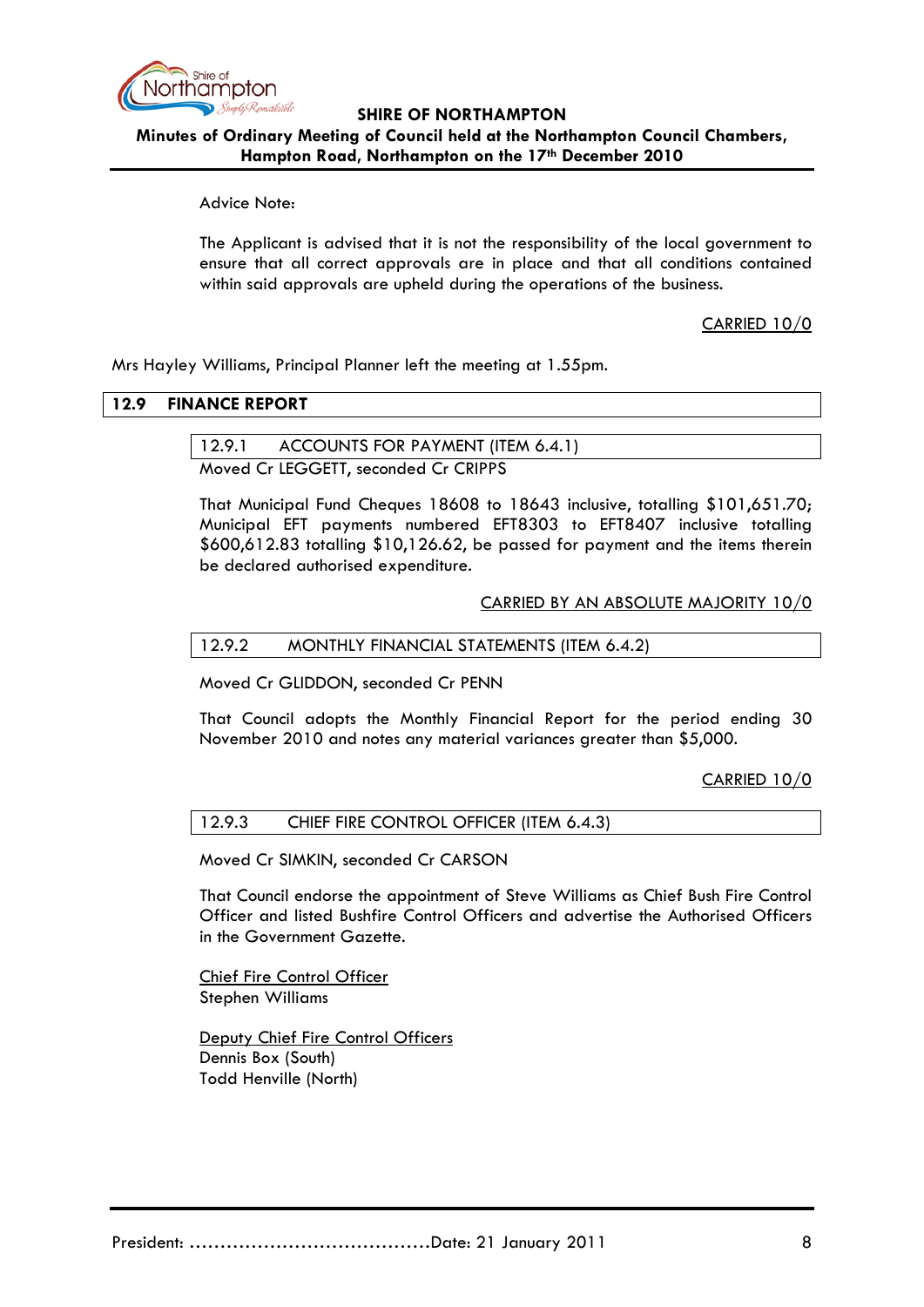

**Minutes of Ordinary Meeting of Council held at the Northampton Council Chambers, Hampton Road, Northampton on the 17th December 2010**

> Bushfire Control Officers Garry Keeffe **Garry Keeffe** Jameon Criddle Lesley (Owen) Simkin Hayden Teakle Ken Harris Len Simmons Stan Sutherland **Anton Atkinson** Murray Carson Richard Allen Chris Hasleby Marshall Clifton Lindsay Rowe Mick Morris Dennis Box Sam Smith

CARRIED 10/0

## **12.10 ADMINISTRATION & CORPORATE REPORT**

### 12.10.1 KALBARRI FORESHORE CONCEPT PLAN (ITEM 6.5.1)

Moved Cr BOOTH, seconded Cr PENN

That Council support the establishment of a Kalbarri Community based steering committee with the aim of identifying possible future enhancement, redevelopment and infrastructure to the Kalbarri Foreshore to allow for the preparation of a plan to be prepared by a professional design /landscape artist.

CARRIED 10/0

### 12.10.2 HANDRAIL – HAMPTON ROAD/IGA CAR PARK (ITEM 6.5.2)

Moved Cr GLIDDON, seconded Cr CRIPPS

That Council approves the installation of a hand rail to be installed along the Hampton Road footpath/IGA car park boundary to prevent pedestrians from falling over the edge and this expenditure to be declared authorised expenditure with the materials provision within the 2010/2011 Municipal Road Maintenance allocation being utilised.

### CARRIED 10/0 BY ABSOLUTE MAJORITY

# 12.10.3 RSL HALL REDEVELOPMENT (ITEM 6.5.3)

Moved Cr BOOTH, seconded Cr PARKER

That Council approve design option 2 which involves converting the existing ablution into a storeroom and building a new toilet extension to the north of the existing hall as part of the ablution facilities design for the re-development of the RSL Hall.

CARRIED 10/0

12.10.4 PROPOSED AMENDMENTS TO THE LOCAL GOVERNMENT ACT (ITEM 6.5.4)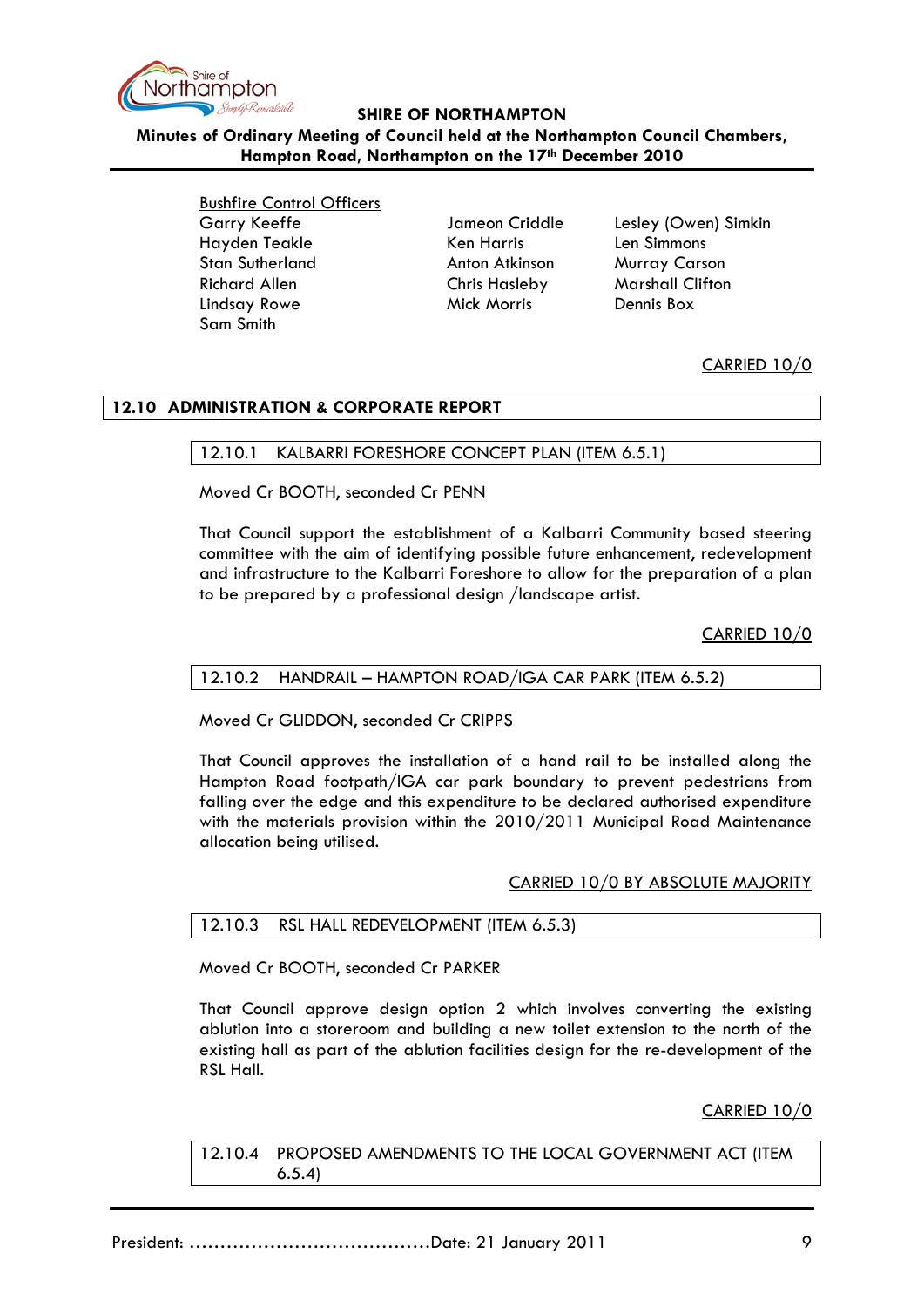

**Minutes of Ordinary Meeting of Council held at the Northampton Council Chambers, Hampton Road, Northampton on the 17th December 2010**

### Moved Cr GLIDDON, seconded Cr SIMKIN

That Council provide the following comments to the Minister for Local Government on the proposed amendments to the Local Government Act as per Chief Executive Officers recommendation including an additional recommendation regarding Annual Electors meetings:

### **1. Reducing Elected Members between six and nine**

This Council has already endorsed and received approval to reduce its elected member numbers to nine.

However the point raised by WALGA where very large population based Councils will find this concept difficult is supported.

An option to resolve this issue is to possibly have a population based tier system for the number of elected members required.

## **2. Salaries and Allowances Tribunal to set the fees for Elected members and CEO's**

The comment by WALGA is supported.

The sector should vigorously oppose the setting of CEO salaries by the Tribunal as this will take away the decision making role of selecting the best candidate for the position and retaining good officers by the local government as they will be restricted by salary that is allowable.

## **3. New mechanism for the temporary suspension of a Council**

The comment by WALGA is supported, it seems fairer to be able to suspend an individual elected member rather than a whole Council.

# **4. Require Elected Members to resign when they are elected to State or Commonwealth Parliament**

The comment by WALGA is supported.

**5. Restricting the types of local government investments to low risk products such as those with the WA Treasury Corporation, major banks and government bonds.**

This Council has a policy that investments can only be undertaken with banking institutions only.

The decision of where a local government can invest its funds is for the decision of the Council, however again in recent times a number of local governments lost investments due to the collapse of their respective investment agencies.

The issue is that investing of money is utilising public funds and if legislative restrictions are required then that is supported. The opinion of WALGA is not fully supported as stated above; local governments have again lost public funds.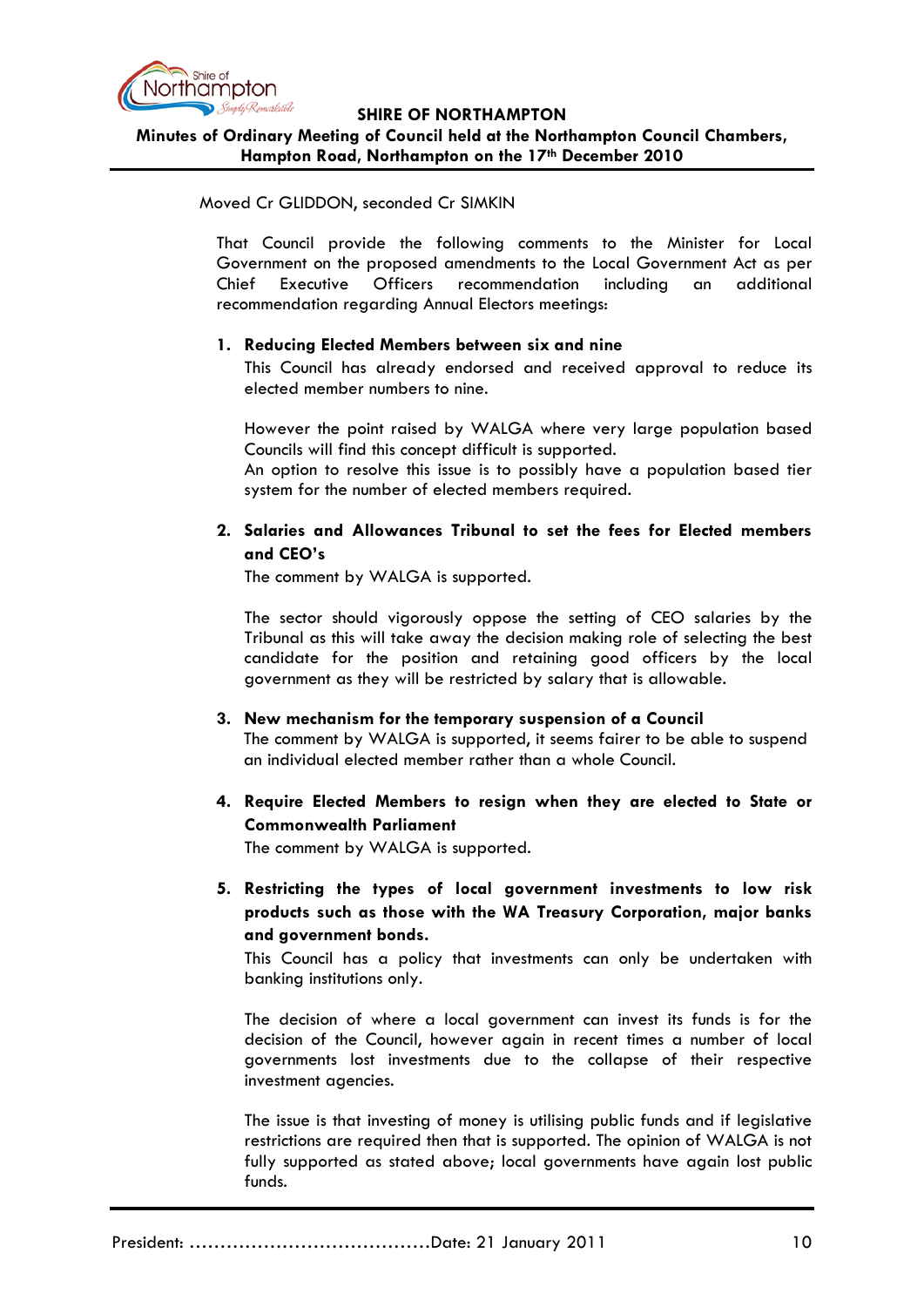

## **Minutes of Ordinary Meeting of Council held at the Northampton Council Chambers, Hampton Road, Northampton on the 17th December 2010**

**6. Align criminal conviction criteria for Elected Members with that of Western Australian Members of Parliament**

The comment by WALGA is supported.

### **Additional Recommended Amendment**

In the past years, the local government sector has requested a change to the Local Government Act 1995 to make Annual Electors Meetings an option and only be held if called upon by a certain percentage of electors.

Main reason for this is due to the very low turnout of electors at such meetings.

In addition with question time now available prior to each Council meeting and the business of local government being more open and accountable than before, the holding of compulsory annual electors meetings is considered to be redundant.

CARRIED 10/0

#### 12.10.5 REQUEST FOR FUNDING ASSISTANCE – NORTHAMPTON GOLF CLUB (ITEM 6.5.5)

## Moved Cr CARSON, seconded Cr GLIDDON

That Council approve the financial assistance request and contribute \$2,000 towards the Northampton Golf Club to assist with the purchase of a second hand tractor and upgrades to the caretaker's residence.

## CARRIED 10/0 BY ABSOLUTE MAJORITY

## 12.10.6 PROPOSED SALE OF LOT 26 LAUDER STREET, BINNU (ITEM 6.5.6)

Moved Cr CARSON, seconded Cr CRIPPS

That Council accepts the offer of \$1,500 from Doug Singleton for the purchase of Lot 26 Lauder Street, Binnu.

### CARRIED 10/0 BY ABSOLUTE MAJORITY

### 12.10.7 KALBARRI RECREATIONAL JETTY HIRE FEE (ITEM 6.5.7)

Moved Cr PARKER, seconded Cr PENN

That Council advise Mr Curic that he is required to pay the Kalbarri Recreational Jetty hire fee of \$500 p.a.

### CARRIED 10/0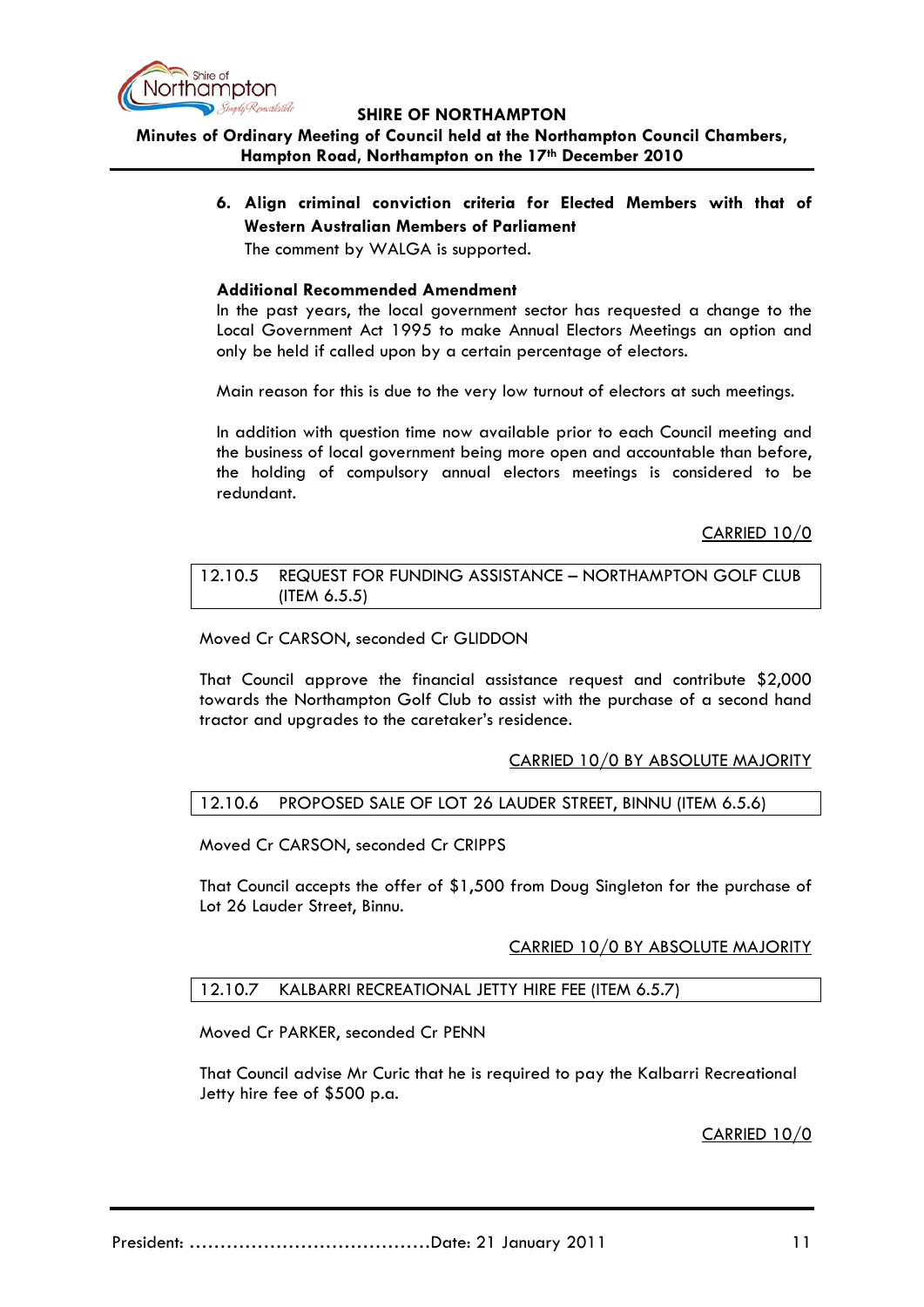

## **Minutes of Ordinary Meeting of Council held at the Northampton Council Chambers, Hampton Road, Northampton on the 17th December 2010**

12.10.8 REGIONAL & LOCAL COMMUNITY INFRASTRUCTURE FUND (ITEM 6.5.8)

Moved Cr BOOTH, seconded Cr GLIDDON

That Council nominate the Guide Park Playground project for the \$30,000 Regional and Local Community Infrastructure Fund.

CARRIED 10/0

### 12.10.9 LOT 21 ROBINSON STREET - SUBDIVISION (ITEM 6.5.9)

Noted.

12.10.10 NORTHAMPTON COMMUNITY CENTRE UPGRADE - TENDER (ITEM 6.5.10)

Moved Cr CARSON, seconded Cr CRIPPS

That Council accepts the tender submitted by Geraldton Building Services & Cabinets for \$1,968,300 GST inclusive, for the re-development of the Northampton Community Centre.

CARRIED 10/0

### 12.10.11 PROPOSED RELOCATION OF NORTHAMPTON BOWLING CLUB (ITEM 6.5.11)

Moved Cr PARKER, seconded Cr STOCK-STANDEN

That Council agree in principle with the current concept design of the proposed relocation of the Northampton Bowling Club and authorise the Chief Executive Officer to proceed with further planning and cost estimates in order to present to Council at a later date.

### CARRIED 10/0

### AFTERNOON TEA ADJOURNMENT

Council adjourned for afternoon tea at 3.00pm and reconvened at 3.15pm with the following in attendance:

Cr G Wilson, Cr L Parker, Cr Carson, Cr Stock-Standen, Cr Booth, Cr Gliddon, Cr Simkin, Cr Penn, Cr Cripps, Cr Leggett, the Chief Executive Officer, Garry Keeffe and the Deputy Chief Executive Officer, Mr Jamie Criddle.

12.10.12 REFUND OF WESTERN POWER HEADWORK'S CHARGES (ITEM 6.5.12)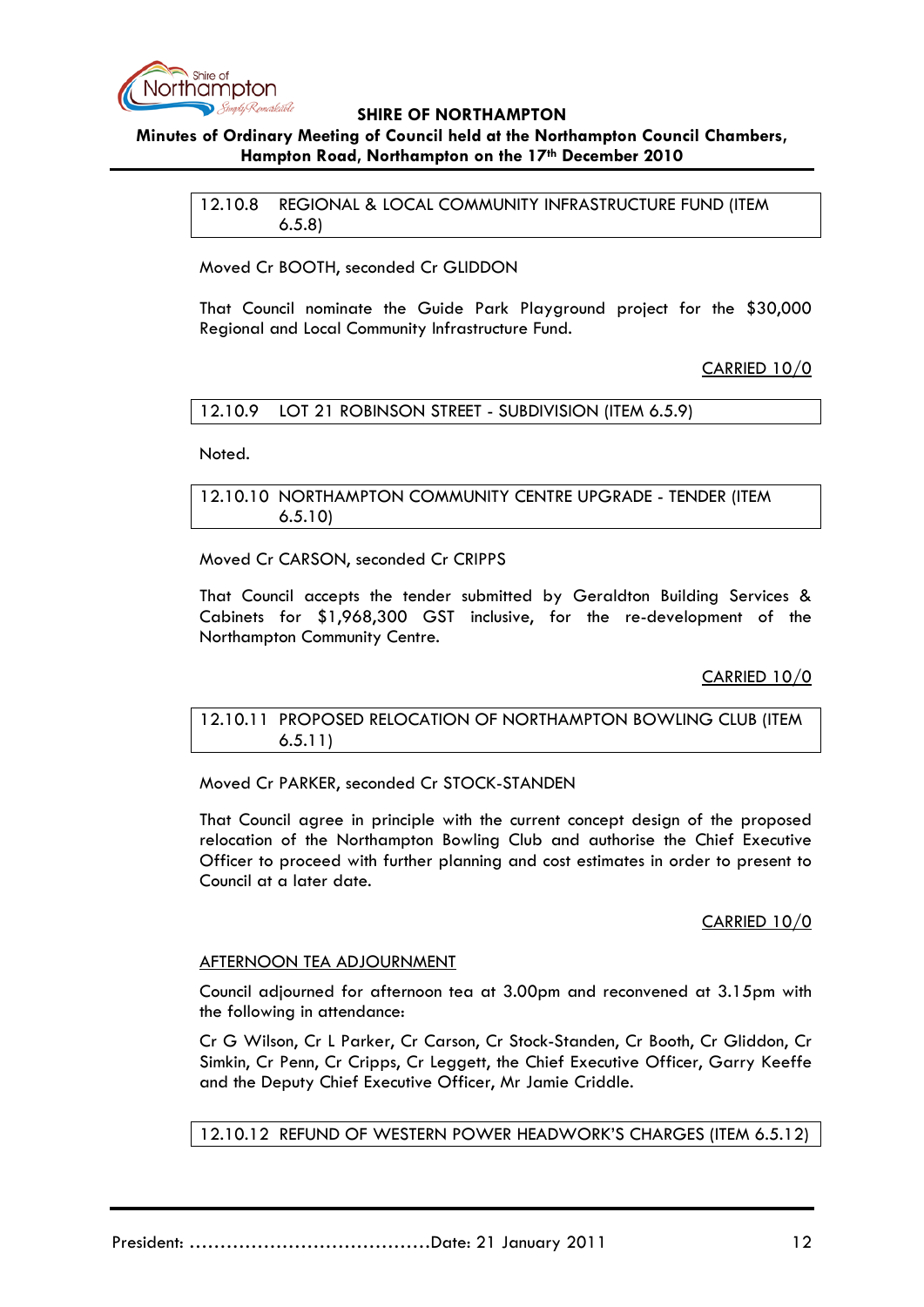

**Minutes of Ordinary Meeting of Council held at the Northampton Council Chambers, Hampton Road, Northampton on the 17th December 2010**

Moved Cr SIMKIN, seconded Cr GLIDDON

That Council notes the information and retains the refund of Headwork's Charges from Western Power in consolidated revenue for future use throughout 2010/2011.

CARRIED 10/0

12.10.13 UPGRADE OF STATE BARRIER FENCE – NORTHERN SECTION (ITEM 6.5.13)

Moved Cr PENN, seconded Cr GLIDDON

That Council allocates a maximum of \$40,000 from the Sale of Land Fund towards the erection of a new Dog Fence on the existing No. 3 Northern Emu Barrier Fence if required.

CARRIED 10/0 BY ABSOLUTE MAJORITY

### **12.11 PRESIDENTS REPORT**

Since the last Council meeting the President, Cr Wilson reported on his attendance at the following:

- WALGA Northern Zone meeting.
- Strategic planning workshop attended with Cr Carson, Planner, CEO and DCEO.
- Shire Christmas party.
- Official opening of the Geraldton Regional Library.

### **12.12 DEPUTY PRESIDENTS REPORT**

Since the last Council meeting the Deputy President, Cr Parker reported on his attendance at the following:

- WALGA Northern Zone meeting.
- Eco-scape Kalbarri Foreshore meeting.

### **12.13 COUNCILLORS REPORT**

### 12.13.1 Cr GLIDDON

Since the last Council meeting Cr Gliddon reported on her attendance to the following:

- Kalbarri Development Association meeting.
- Kalbarri Visitor Centre meeting.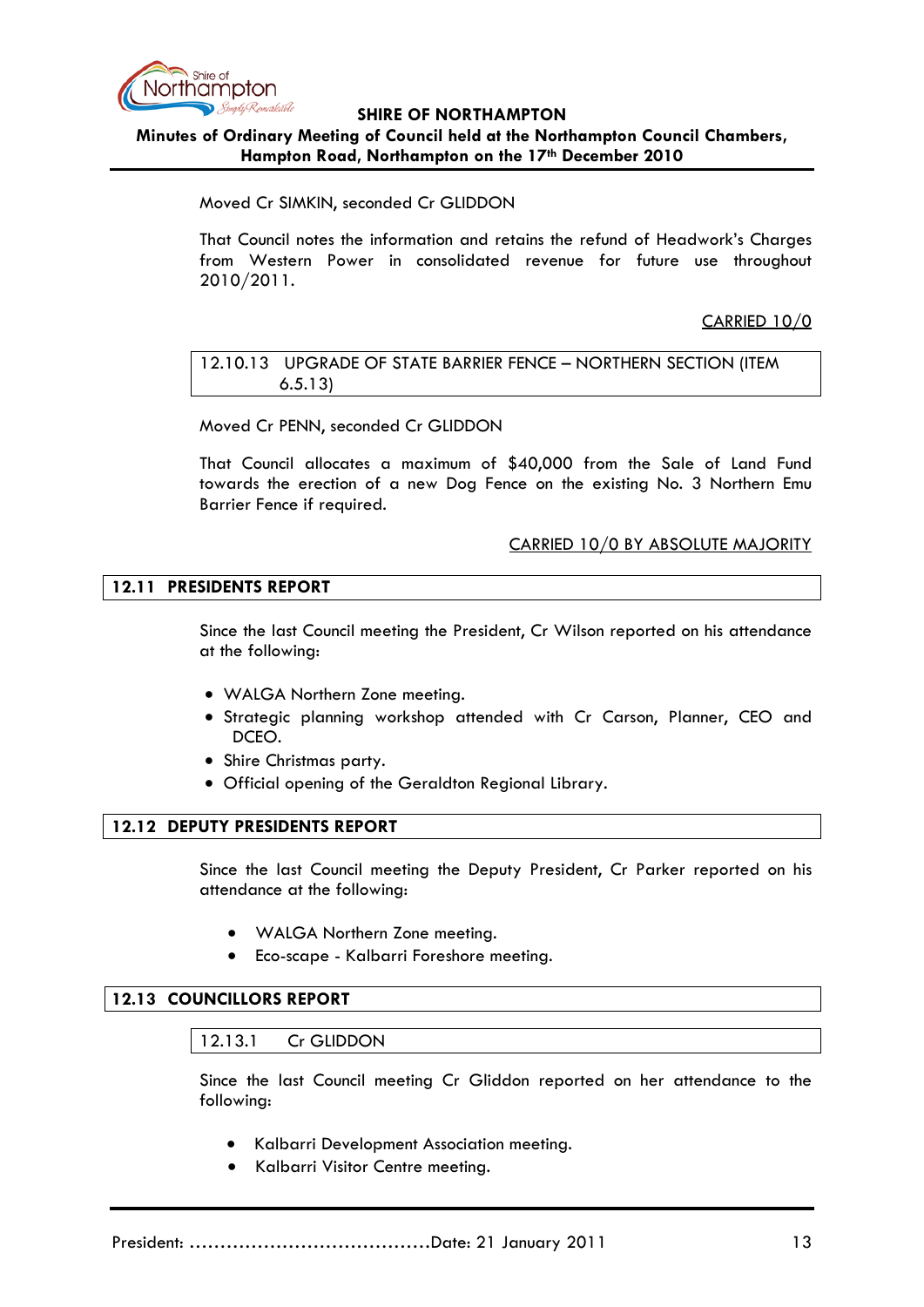

## **Minutes of Ordinary Meeting of Council held at the Northampton Council Chambers, Hampton Road, Northampton on the 17th December 2010**

- Eco-scape Kalbarri Foreshore meeting.
- Shire Christmas party.

### 12.13.2 Cr BOOTH

Since the last Council meeting Cr Booth reported on her attendance to the following:

- Eco-scape Kalbarri Foreshore meeting.
- Shire Christmas party.

### 12.13.3 Cr CARSON

Since the last Council meeting Cr Carson reported on his attendance to the following:

- Strategic planning workshop.
- Shire Christmas party.

### 12.13.4 Cr SIMKIN

Since the last Council meeting Cr Simkin reported on his attendance to the following:

- Delivery of the Port Gregory Fire appliance.
- Shire Christmas party.

### 12.13.5 Cr CRIPPS

Since the last Council meeting Cr Cripps reported on his attendance to the following:

• Bowling Club relocation meeting.

## **12.14 INFORMATION BULLETIN**

Noted.

## **12.15 NEW ITEMS OF BUSINESS**

Nil.

### **12.16 NEXT MEETING OF COUNCIL**

The next Ordinary Meeting of Council will be held at the Northampton Council Chambers, Hampton Road, Northampton, on Friday the 21st January 2011.